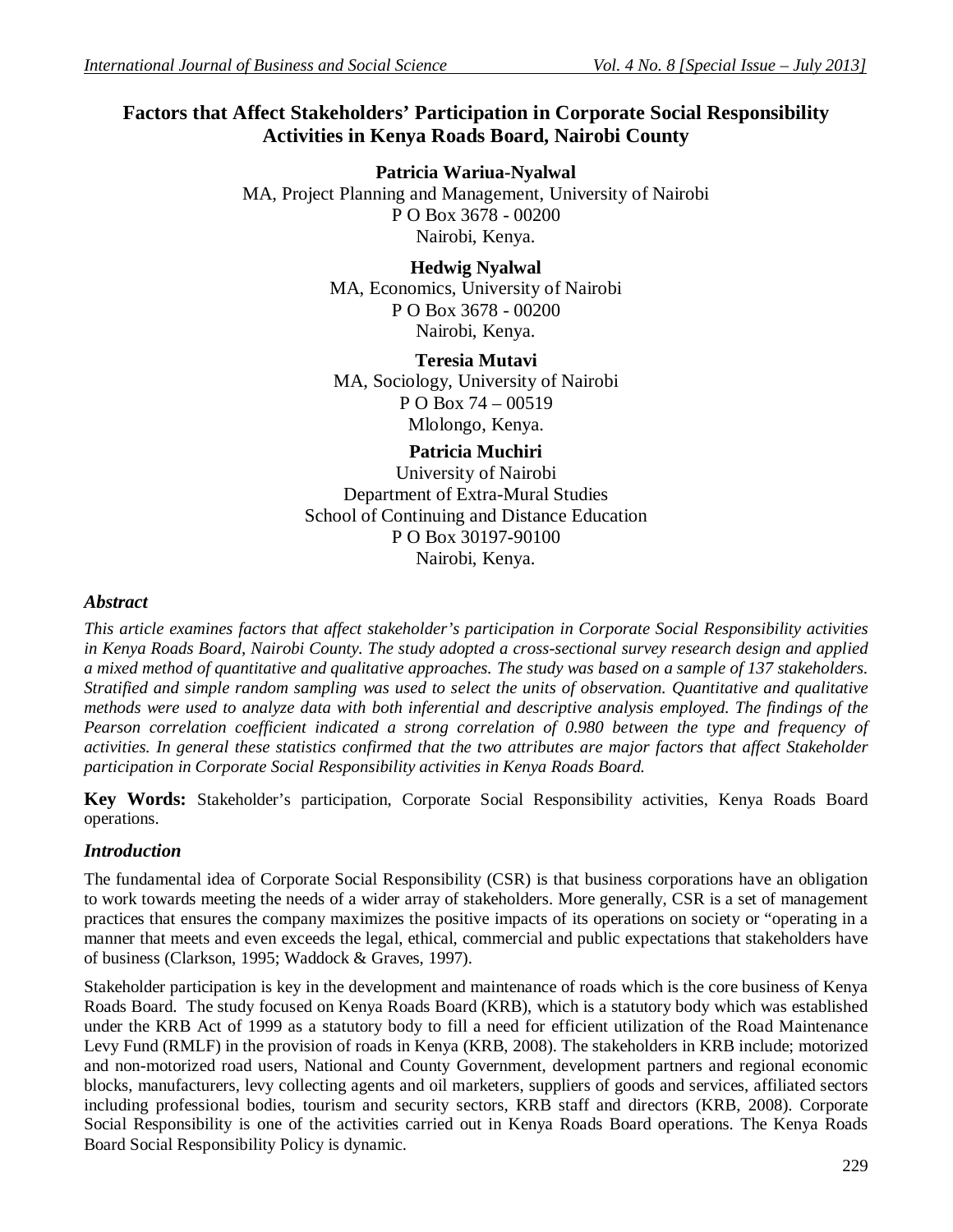According to the Kenya Roads Board social responsibility policy, the Board concentrates its social responsibility by adding economic value to society and reaffirming the capacity to impact on the future; by adding environmental value through sustainable development and evaluating the sustainability of KRB's operations; by adding ethical value, KRB conducts its business in an honest manner, not for self gain, not to practice unfettered power, to acknowledge its stakeholders and to operate with integrity (KRB, 2011). Since KRB is greatly involved in road fund management, its CSR activities involve among others, road safety, environmental conservation and health and safety sensitization programs which are a concern of the public who are KRB stakeholders since these are vital ingredients of sustainable development (KRB, 2011). Sustainable development is a mutual concern for KRB and its stakeholders since individuals at present want to preserve what is available at the moment for future generation and for continuity purposes.

Whilst the private sector approach to CSR is linked to outperforming competitors and maximizing profits, the public sector approach to CSR is unique because it is pegged on delivery of performance targets to help deliver more efficiently and effectively for instance to develop by**-**pass roads in order to facilitate ease of traffic and to reduce time and cost consumption. In order to surpass performance targets, there is need for a higher level of engagement of stakeholders. In this regard, CSR can be used as a means of increasing stakeholders' participation and hence creating a symbiotic relationship between the organization and its stakeholders who both benefit from the cause.

In all organizations, stakeholders hold the key to the success of an entity. Without the support of stakeholders, an organization ceases to exist (Nuguti, 2009). In this retrospect, many organizations, both public and private, source for ways and means to involve stakeholders in their operations. In order to involve stakeholders, KRB commits to working with local communities and the government at national and local levels to address the concerns of the community in a constructive way. KRB endeavors to make positive contributions to the communities through financial support for community projects and through the Board's involvement. The areas of concern include health - supporting HIV/AIDS programmes; supporting road safety activities and educating communities on road safety; carrying out an Environmental Impact Assessment for each major road project financed by KRB under the Road Maintenance Levy Fund in order to provide environmentally friendly roads; by designing public ways for developing the Annual Public Roads Programme and ensuring that the stakeholders' needs drive its establishment and implementation; by provisioning an equal opportunities policy for all aspects of employment, the KRB employees policy attempts to ensure that the issues of health, safety and welfare of employees are paramount and by promoting ethical behavior, KRB strives to maintain good corporate citizenship (KRB, 2008).

Samuel and Sarir (1997) assert that CSR focuses on sustainable development, attending to stakeholder priorities and appreciating the debt that the corporation owes to the community in which it operates. This perspective focuses on responsibility towards stakeholders, mainly the community, consumers, shareholders, employees and management rather than profit maximization. There is also more emphasis on long term sustainability of business and environment. The CSR activities in Kenya Roads Board which include road safety and environmental conservation contribute to sustainable development. To retain the support of stakeholders, the company must take those social consequences into account when formulating strategies (Hill and Jones, 2001). In this retrospect, the Kenya Roads Board's strategic plan incorporates annual CSR activities which in essence are expected to enhance stakeholder's participation in the operations of Kenya Roads Board.

Stakeholder's interest determines the success or failure of projects. Some will have the power to influence the project, while others will be able only to voice opinions. All stakeholders might be ranked (primary, secondary, tertiary and so on) according to the power that they can wield and the impact that the project will have on them. (Lock, 2008). Stakeholder involvement benefits both the organization and the stakeholders of the organization. The involvement of stakeholders is a mutually benefiting scheme that marks a person or group as a stakeholder and merits them additional consideration over and above the consideration due to any human being. (Phillips, 1997). In essence, Kenya Roads Board benefits from stakeholders' feedback on the condition of roads and the stakeholders benefit when the roads are upgraded accordingly. According to Steiner (1988), society can and must hold business responsible for social conditions in society because the collective actions of businesses determine to a great extent the prevailing social and environmental state of society.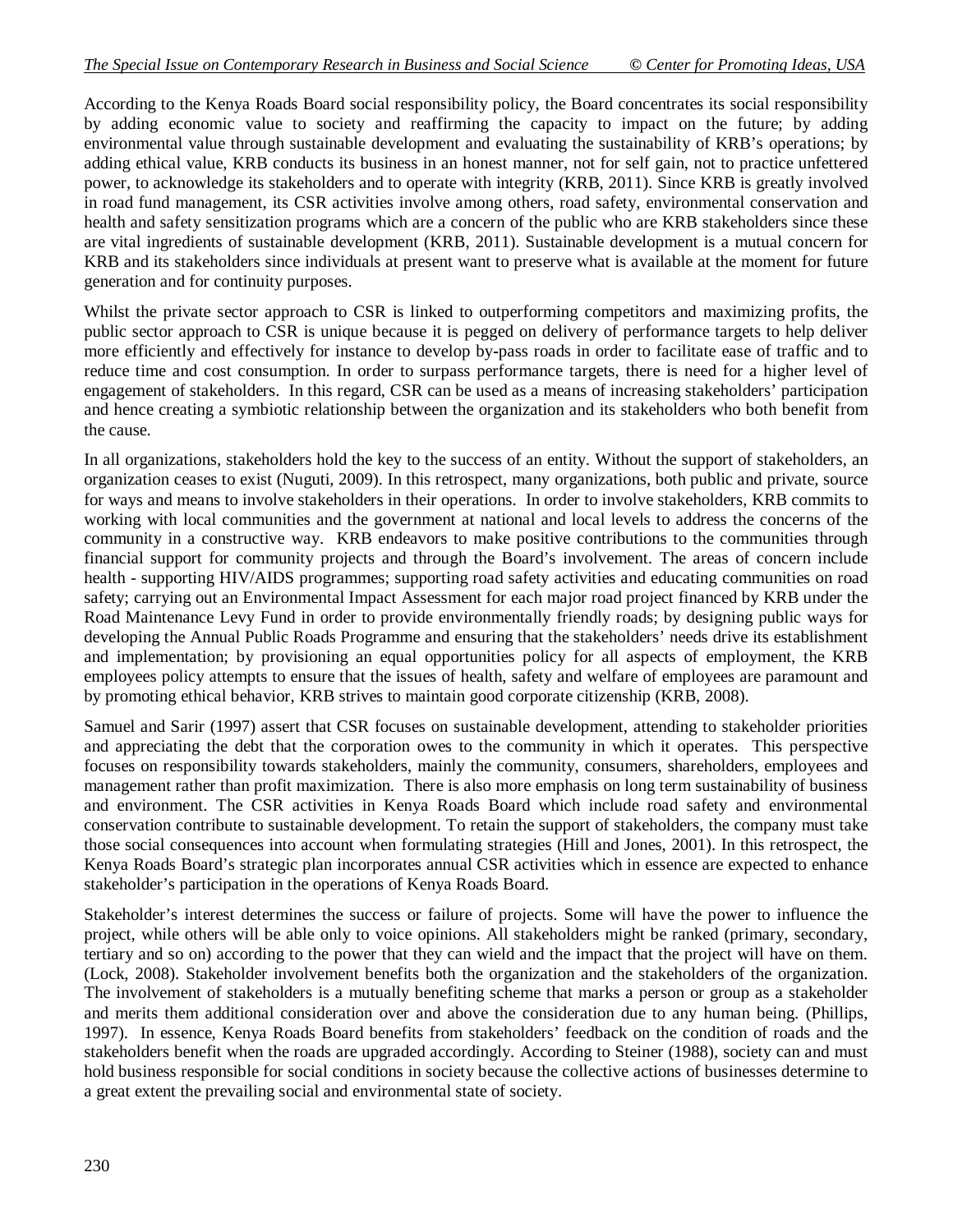In essence, the stakeholders can hold the organization responsible for example by providing feedback on the state of roads in Kenya, stakeholders expect Kenya Roads Board to upgrade roads to a maintainable condition from the fuel levy fund which stakeholders contribute to.

## *Methodology*

This was a cross-sectional survey design study. Information from different categories of stakeholders including motorized and non-motorized and KRB staff in Nairobi County was collected. The design was used because the target population consisted of various categories of individuals who were instrumental in providing vital information. In this study, stratified random sampling was used where important subgroups (strata) identified as KRB management, staff, motorized and non-motorized individuals were the respondents. Simple random sampling was carried out for motorized and non-motorized respondents. In this case, each member of the population had an equal chance of being selected. This increased the chance of collecting objective information. The sample size was purposively selected from the population based on their familiarity with the research topic. The total sample size was 137 taken from a population of 306 chosen from a mix of stratified and simple random sampling techniques.

### *Results and Discussion*

The study revealed that the choice and number of CSR activities carried out in a year enhance the level of stakeholders' participation in Corporate Social Responsibility activities in KRB. The findings show that 33.9% of stakeholders would like to be involved in road safety programmes for example road safety sensitization workshops for motorcycle operators, 15.7% would like to be involved in environmental conservation programmes for instance tree planting in soil erosion prone areas. Further, 15% of stakeholders would like to be involved in HIV/AIDS awareness programmes while 1.6% indicated that they would like to be involved in other programmes for example rescue and ambulance services.

According to the study, 47.3% believed that participation in road safety activities was beneficial to them. 63.7% believed that donations were beneficial, 45.6% believed in environmental activities while 40.9% believed in HIV /AIDS awareness activities as beneficial. This is in tandem with the observation of the staff and management of KRB who were of the view that road safety activities as part of CSR of KRB should be prioritized and scaled-up as it was much related to the mandate of the organization. These findings are relevant to the observations by Waddock and Graves (1997) that socially responsible behavior can lead to better overall performance. CSR strategies can be used to address the same and maximize positive impact of their operations on the society. In this case the role of KRB in financing road maintenance brings about the need to educate the public on safest ways of utilizing the improved infrastructure in order to minimize road accidents.

The correlation between the performance of activity in years 2009 and 2010 was tested and a Pearson's Correlation coefficient of 0.980 was obtained indicating that there was a very strong correlation between the choice of activity in 2009 and 2010; signifying that stakeholders inclined to participate in a certain CSR activity in a given year are likely to participate in the same activity in the following year. The results are shown in table 4.10.

|                     |                            | <b>ACTIVITY 2009</b> | <b>ACTIVITY 2010</b> |
|---------------------|----------------------------|----------------------|----------------------|
| <b>ACTIVITY2009</b> | Pearson Correlation        |                      | $0.980**$            |
|                     | Sig. (1-tailed)            |                      | 0.010                |
|                     | N                          |                      |                      |
| <b>ACTIVITY2010</b> | <b>Pearson Correlation</b> | $0.980**$            |                      |
|                     | Sig. (1-tailed)            | 0.010                |                      |
|                     | N                          |                      |                      |

| Table 4.10: Correlation between the performance of activity in 2009 and 2010 |  |  |
|------------------------------------------------------------------------------|--|--|
|                                                                              |  |  |

*\*\* Correlation is significant at the 0.01 level (1-tailed).*